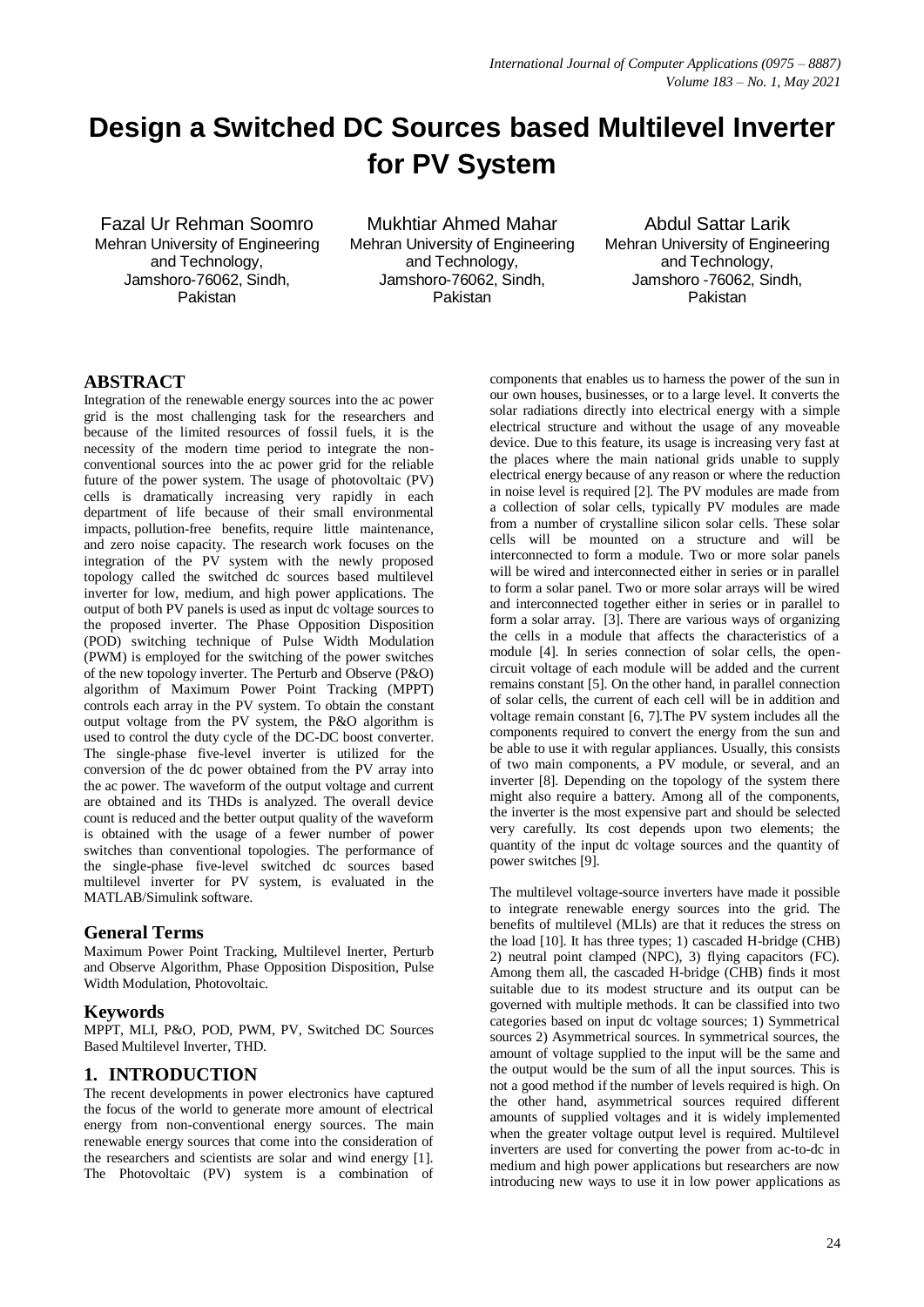well [10, 11]. The quality of the sinusoidal waveform can be enhanced by increasing the number of levels of the multilevel inverter. However, by increasing the number of levels the overall size, cost, and gate drive circuits will also increase. This makes the overall circuit most complex, costly, and bulky. Therefore it is required to propose such topology in which the number of levels can be increased with fewer components. Researchers are working very hard to introduce new topologies that can be helpful in reducing these problems [12]. The paper presents a new topology wherein the two reverse isolated dc sources are connected across power switches. This topology best-fitted in the integration of the PV arrays into the ac-power grid while maintaining the stability and synchronism of the power system [13].

In twenty-four hours of a day, the solar radiations and its temperature vary, and as a result of that the generation of the power from PV is not the same and there is a dire need for such an algorithm which can operate the PV arrays on maximum power. The researchers have used many maximum power point tracking (MPPT) algorithms but the most suitable algorithms are two i.e. Perturb and Observe (P&O) and Incremental Conductance (IC). For to obtain the maximum power from the PV arrays, the P&O algorithm of MPPT is employed [14].

Herein, a single-phase five-level inverter is used for the conversion of power from ac-to-dc obtained from a PV system. Two solar panels each rated as 50 W having a symmetric output of 24 V approximately works as an input dc voltage sources for the proposed topology. The P&O algorithm of MPPT is employed to obtain the maximum power from the sets of 50 W solar panels as possible [15]. The Phase Opposition Disposition (POD) switching technique of multicarrier pulse-width modulation (PWM) is used for the switching of the proposed topology [16]. The Total Harmonic Distortion (THD) of output voltage and the output current is reduced to a much greater extent in order to meet the international scientific standards. To simulate this research work, the platform of MATLAB/SIMULINK is used and the simulation results are presented and discussed.

#### **1.1 Types of Photovoltaic (PV) System**

There are three types of photovoltaic (PV) system depending on the type of applications one would choose which system one need to install. There are three types of the PV systems [10, 11]:

- a) OFF-Grid PV System
- b) ON-Grid PV System
- c) Hybrid PV System

#### **a) OFF-Grid PV System**

It is used on a small scale especially in rural areas where the shortage of power is the main problem. In this system a battery backup system is necessary which charges with the help of PV panels during day time and consumes that energy in night [12]. It is economical system. The block diagram of the system is shown in Fig. 1.



**Figure 1 OFF-Grid PV System**

## **b) ON-Grid PV System**

ON-grid or grid-connected PV system works in synchronization with the grid or utility supply. It is the basic requirement whenever the on-grid solar system is installed a grid connection must be available for the facility [13]. The block diagram of the system is shown in Fig. 2.



**Figure 2 ON-Grid PV System**

#### **c) Hybrid PV System**

In this system the combination of both methods (i.e. OFF-grid and ON-grid PV system) is utilized. The consumer consumes the energy and the extra energy will be sent to the grid and the total bill will be the subtraction of both the consumed and produced energy. This process is called net-metering. The block diagram of the system is shown in Fig. 3.



**Figure 3 Hybrid PV System**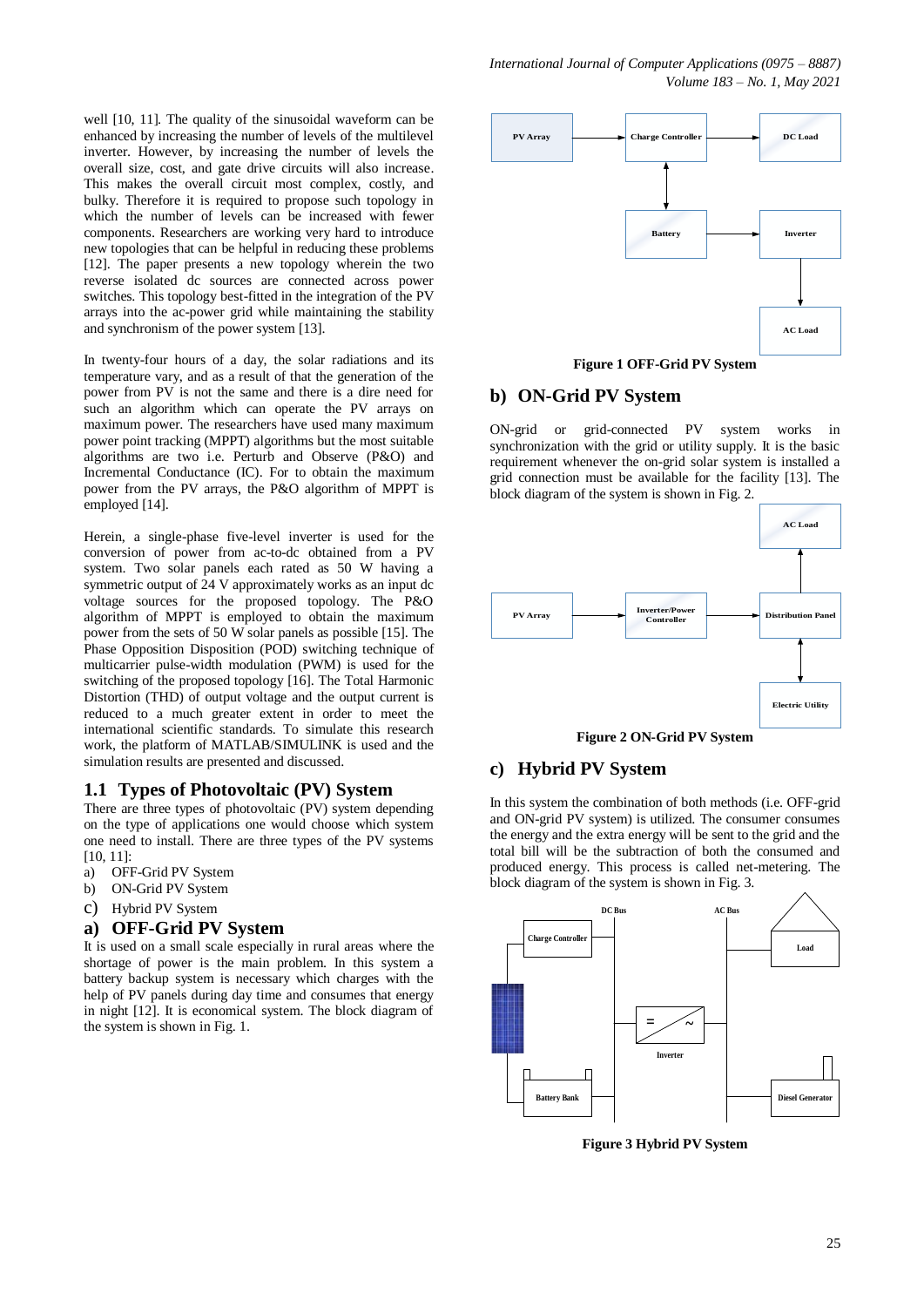## **2. BOOST CONVERTER**

The boost converter allows the step-up of a lower input voltage into a higher output voltage with to a certain extent of a simple electric circuit. It can raise the voltage of DC sources such as batteries or solar cells. By suitable selection of duty ratio cycle "d", maximum power can be achieved from any of the PV system [16]. Fig. 4 shows the arrangement of the system in which the continuous sensing of voltage and current of PV system is carried out.



**Figure 4 PV and Boost Converter**

$$
Vout = \left(\frac{1}{1 - D}\right) \tag{1}
$$

 $\text{Iout} = (1 - \text{D})\text{Ipv}$  (2)

To tune the duty cycle "d", the continuous sensing of voltage and current of a PV array is required. The output of both parameters (i.e. current and voltage) will be given to MPPT [17]. Within the MPPT, the P&O algorithm is utilized which calculate the appropriate value of duty ratio cycle "d", and then it gives the output to the gate driver which finally gives the firing pulses to the power switch in the boost converter. The output of boost converter is connected with proposed inverter as input dc voltage sources [18]. The complete prototype is shown in Fig. 5.



**Figure 5 Boost converter with PV panel and the proposed inverter**

## **2.1 Perturb & Observe algorithm of Maximum Power Point Tracking**

During the day sun changes its radiation as well as temperature. Accordingly, the irradiation and temperature on the photovoltaic (PV) panel continuously changes which negatively affects the performance of PV module [19]. It effects the efficiency of the PV panel and it cannot operate on maximum power. Therefore, the need of such an algorithm emerges that nullify these problems. [20]. The goal is to find the voltage at which the solar panel outputs the most power,  $V_{\text{mpo}}$ . Once  $V_{\text{mpo}}$  found, with the usage of some power

electronics to make sure that this voltage is applied to the solar panel [21]. The MPPT continuously makes incremental changes to the voltage and monitor changes in power. If the change in voltage increases the power output of the solar panel, the next perturbation will be in the same direction. Unlike if change in voltage decreases power output of solar panel, then the next perturbation will be in the opposite direction [22]. Table 1 shows all the possibilities.

**Table 1 decision of the perturbation**

| <b>Prior Perturbation</b> | <b>Change</b> in<br>power | <b>Next Perturbation</b> |
|---------------------------|---------------------------|--------------------------|
|                           |                           |                          |
|                           |                           |                          |
|                           |                           |                          |
|                           |                           |                          |

## **3. SINGLE-PHASE SWITCHED DC SOURCES BASED MULTILEVEL INVERTER**

The new configuration inverter in combination with PV system is presented in Fig. 6 while a generalized model of single-phase switched DC sources based multilevel inverter is explained here.



**Figure 6 Proposed Inverter Topology for PV**

To find the mode of the operation, the output voltage level is seen. Hence there is six modes of operations as displayed in Fig. 7 and are briefed in Table 2 with the help of nodal voltages as well as source currents. Here six power switches are used  $(S_1, S_2, S_3, S_1, S_2, and S_3)$ .

With the help of mode of operation, there will be five-levels, i.e.  $\pm V_{\text{dc}}$ ,  $\pm 2V_{\text{dc}}$  and zero. The source will be symmetric like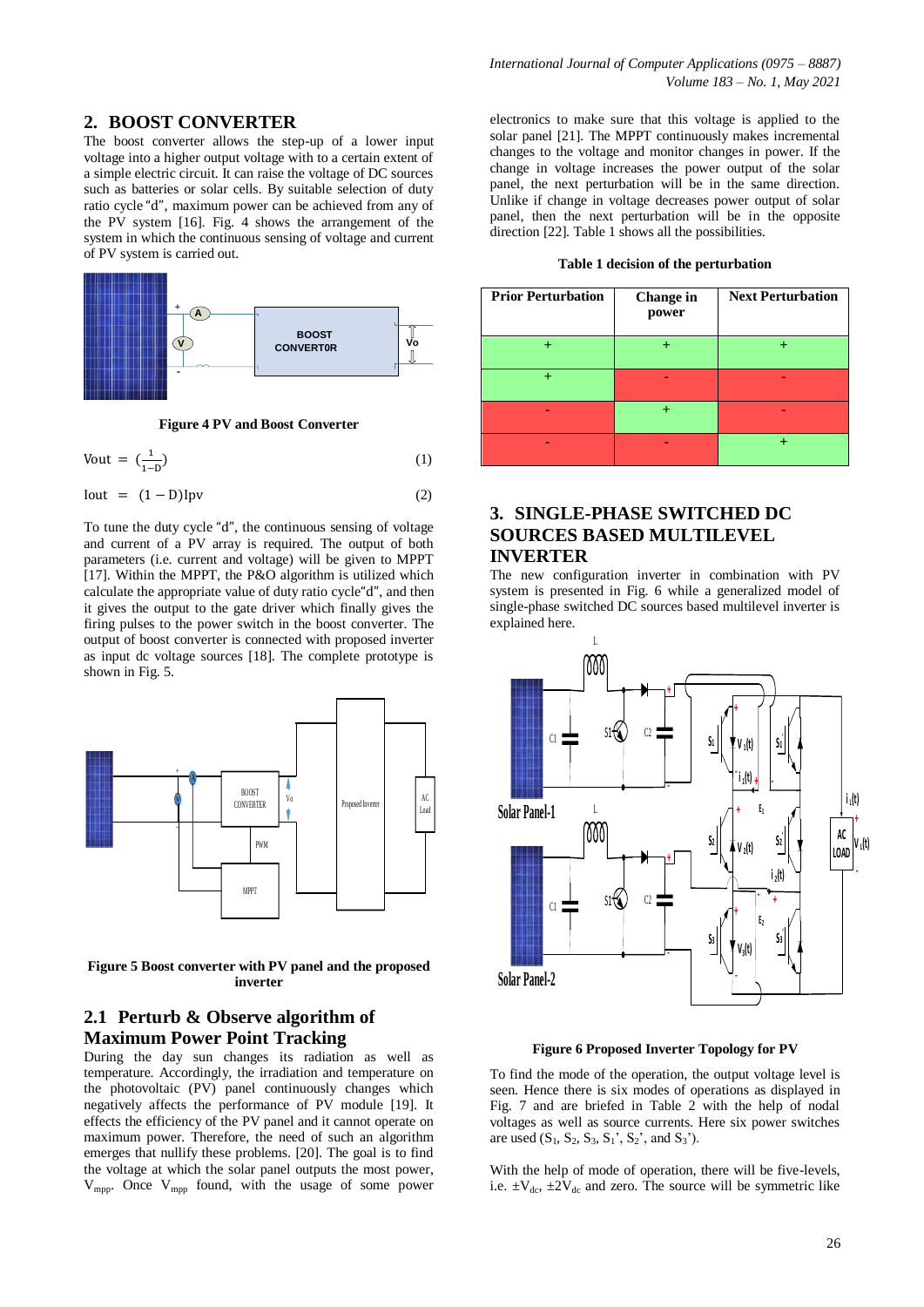$PV_1 = PV_2 = V_{dc}$ . Modes 2 and 3 will be responsible for  $+V_{dc}$ , on the other hand, modes 4 and 5 will be responsible for  $-V_{dc}$ . The very important point to consider here is that, in modes 1, 2, and 3, for positive voltage levels and one zero level, the power switch  $S_2$ ' will always conduct. On the other hand the modes 4, 5, and 6, for all the negative levels, the power switch  $S_2$ .

**Table 2 Modes of operation**

| <b>Mode</b>    | <b>Switch Condition (1 for ON</b><br>and 0 for OFF) |                |          | Output<br><b>Voltage</b><br>$v_L(t)$ |
|----------------|-----------------------------------------------------|----------------|----------|--------------------------------------|
|                | $S_1$                                               | S <sub>2</sub> | $S_3$    |                                      |
| 1              | $\Omega$                                            | $\Omega$       | $\Omega$ | 0                                    |
| $\overline{2}$ |                                                     | 0              | 0        | $+V_{dc}$                            |
| 3              | 1                                                   | $\theta$       | 1        | $+2V_{dc}$                           |
| 4              | $\Omega$                                            | 1              | 1        | $-V_{dc}$                            |
| 5              | $\Omega$                                            | 1              | $\Omega$ | $-2V_{dc}$                           |
| 6              |                                                     | 1              |          |                                      |



**Figure 7 Circuit diagram of modes of operation**

## **3.1 Modulation Technique**

The switched dc sources based multilevel inverter can be modulated with any of the modulation techniques. In this research work, the multicarrier PWM switching technique is utilized where one reference and four carrier signals are compared with each other and the pulses obtained from this comparison are used for the switching of the power switches. Hence by using six modes (i.e. 1, 2, 3, 5, 6, and 8), the power switches  $S_2$  and  $S_2$ ' will must operate and bear the voltages stress of  $2V_{dc}$ . On the other hand, the leftover switches will bear the voltage stress of  $V_{dc}$ . The proper utilization of all the modes is necessary in order to obtain five-level output. It must be noted here that this control technique can be used for higher-level inverters as well [1].

The four triangular waveforms of each 1-kHz are compared with a single sinusoidal wave of 50-Hz. The carrier signals above the zero reference is classified as positive and below the zero reference is classified as negative. It is also worth mentioning that only  $S_2$  and  $S_2$ ' will work at the fundamental frequency (i.e. 50-Hz), whereas all the remaining power switches i.e.  $S_1$ ,  $S_1$ ',  $S_3$  and  $S_3$ ' will operate at 1-kHz. The two input dc sources will be used as  $E_1 = E_2 = V_{dc} = 24$  V, hence the proposed topology will use symmetric dc sources.

#### **4. RESULTS AND DISCUSSIONS**

The simulated model of the switched dc sources based MLI for PV system is displayed in Fig. 8. Herein, two PV solar modules each having power of 50W are connected as the input source of the switched dc sources based MLI. The inverter is simulated with the symmetric input dc voltage sources. Therefore, the output of both PV solar modules are approximately of 24V. The simulated inverter converts the dc power into an ac power. P&O algorithm of MPPT is employed for the controlling of the power switch of the boost converter to obtain the required duty cycle which is best for the improvement and performance of PV solar modules. By increasing or decreasing the value of duty cycle with the help of P&O of MPPT, the performance of a PV solar module is checked.



**Figure 8 simulation model of switched dc sources based multilevel inverter for PV system**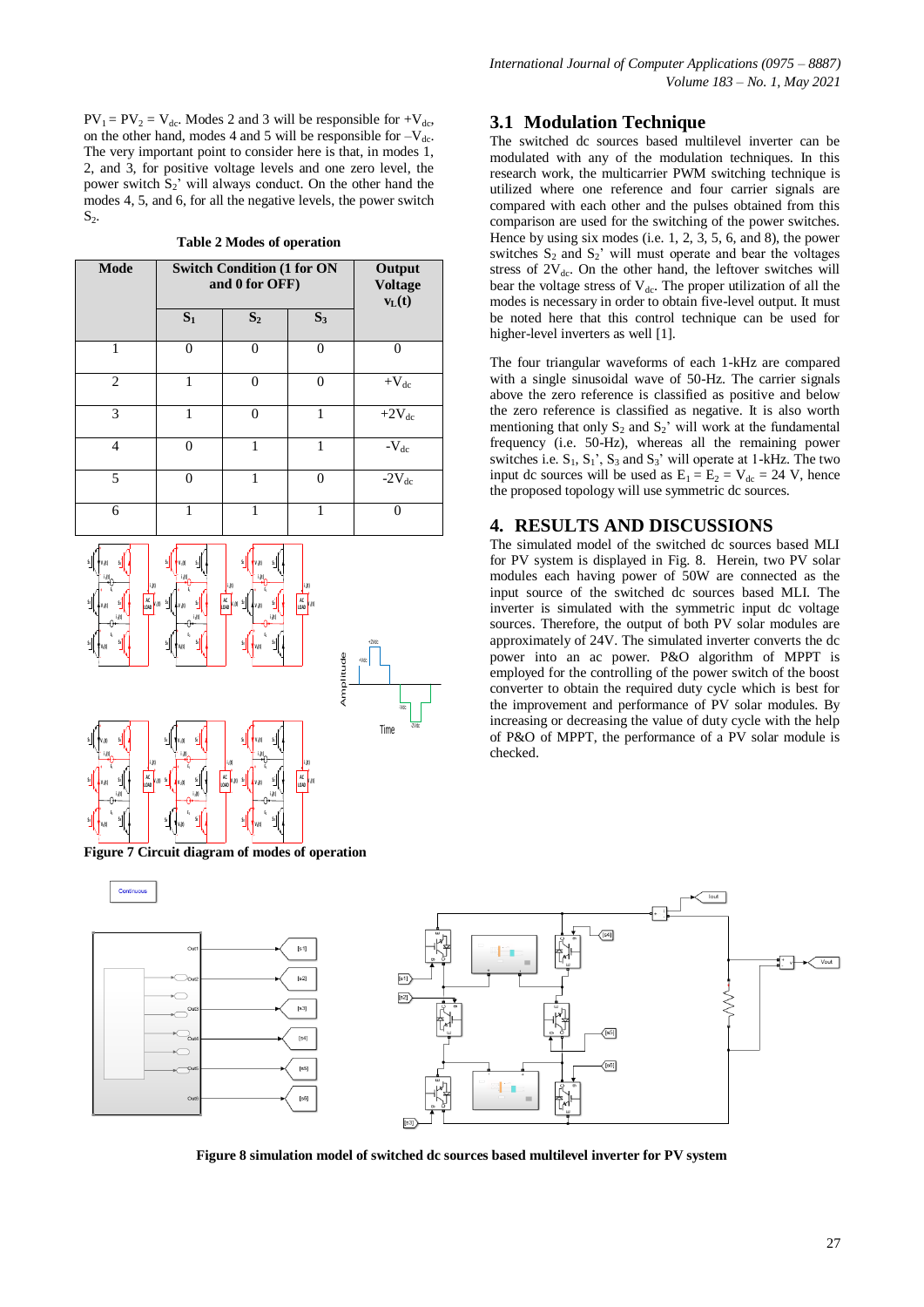# **4.1 Photovoltaic (PV) panels and boost converter specification**

The parameters of the PV solar Modules connected to the switched dc sources based MLI are shown in Table 3.

**Table 3 PV Solar Module-1 and PV Solar Module-2 Specifications**

| <b>Parameters</b>                              | <b>Value</b>      |
|------------------------------------------------|-------------------|
| Module                                         | User-defined      |
| Maximum Power (W)                              | 50 W              |
| Open-circuit voltage, $V_{oc}$                 | 21.6 V            |
| Short-circuit current, $I_{\rm sc}$            | 3.13A             |
| Voltage at maximum power,<br>$V_{mp}$          | 17.5 V            |
| Current at maximum power,<br>$I_{mp}$          | 2.87 A            |
| Temperature coefficient of<br>Voc $(\%/deg.C)$ | $-0.37$ (%/deg.C) |
| Temperature coefficient of<br>Isc (%/deg.C)    | $0.06$ (%/deg.C)  |
| Parallel strings                               | 1                 |
| Series-connected modules<br>per string         | 1                 |

The specifications of boost converter of PV Solar Module-1 and PV Solar Module-2 are listed on Table 4.

#### **Table 4 Boost converter specifications for PV Solar Module-1 and PV Solar Module-2**

| <b>Electrical Components</b>      | <b>Ratings</b> |
|-----------------------------------|----------------|
| Input Capacitor, C <sub>in</sub>  | $1 \mu f$      |
| Inductor, L                       | $177 \mu H$    |
| Resistor, R                       | $0.005 \Omega$ |
| Input Capacitor, $C_{\text{out}}$ | $158 \mu f$    |

The overall research work specifications of the research work is shown in Table 5.

## **Table 5 Overall research work specifications**

| <b>Parameters</b>                                            | <b>Details</b>                                                |
|--------------------------------------------------------------|---------------------------------------------------------------|
| Photovoltaic<br>(PV)<br>Total<br>sources as input de voltage | dc<br>2-symmetric<br>input<br>voltage of each 24<br>(Approx.) |
| number of power<br>Total<br>electronic switches              | 6 power electronic switches                                   |

| Output voltage levels | 5 levels |
|-----------------------|----------|
| <b>Resistor</b> value | ⊃ Ω -    |
| Inductor value        | 2mH      |

The output waveforms of the voltage and current of PV Solar Module-1 and PV Solar Module-2 are shown in Fig. 9 and Fig. 10.



**Figure 9 PV Solar Module-1 and PV Solar Module-2 output voltage waveform**



**Figure 10 PV Solar Module-1 and PV Solar Module-2 output current waveform**

The output waveform of the power of PV Solar Module-1 and PV Solar Module-2 are shown in Fig. 11.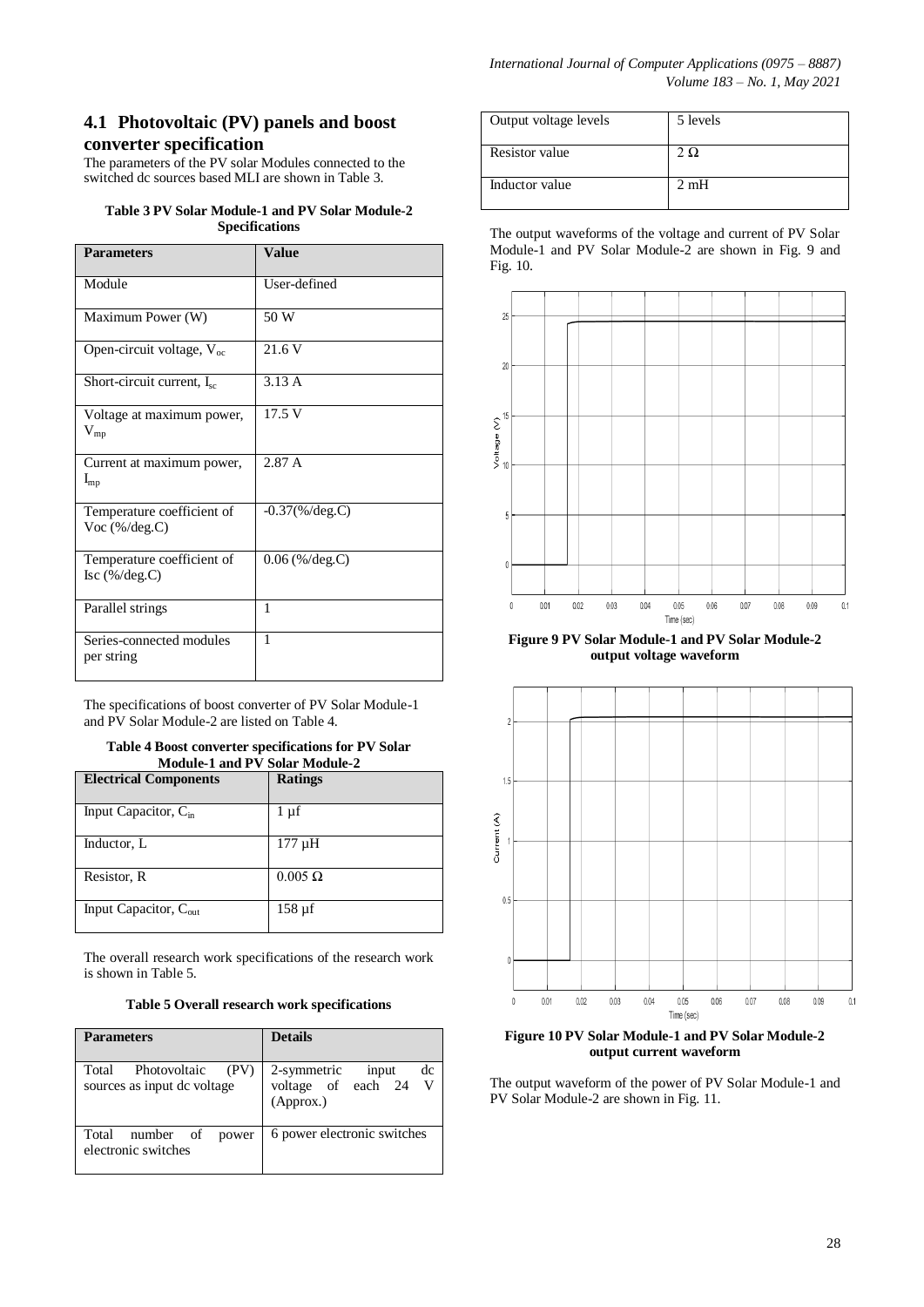

**Figure 11 PV Solar Module-1 and PV Solar Module-2 power output waveform**

## **4.2 POD Multicarrier PWM**

The Phase Opposition Disposition (POD) of the carrier PWM modulation technique is used here in which the sine wave signal is being compared with the four triangular wave signals in order to achieve five level output. The carrier signal above the zero reference is called positive carrier signals and the carrier signals below the reference is called the negative reference signals.



**Figure 12 Phase Opposition Disposition Carrier PWM**

The control signal of the six power electronic switches are shown in Fig. 13 in which the switch  $S_1$  and  $S_3$  will work on the fundamental frequency i.e. 50-Hz, while all other remaining switches will operate on the specified frequency i.e. 1-kHz.



**Figure 13 Control signals of power switches**









While integrating the PV-1 as input dc voltage source as  $V_1$ and the PV-2 as input dc voltage source as  $V_2$  with the proposed inverter, obtained output voltage has five-levels and its THD are about to 14.82% (displayed in Fig. 14 and Fig. 15).The obtained output current waveform and its THD are presented in Fig. 16 and Fig. 17. The output current waveform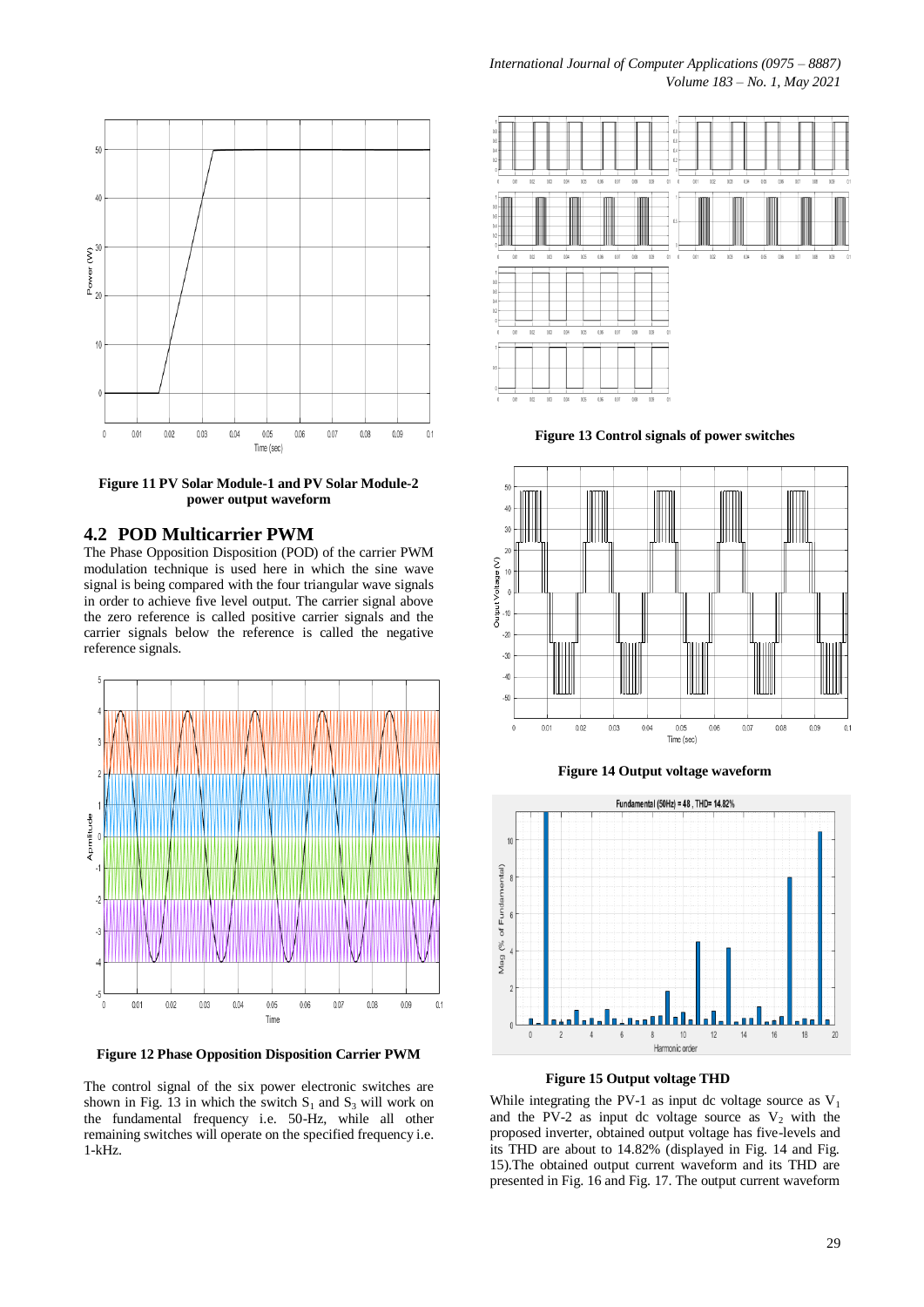has a THD of 5.72%. The proposed inverter has proven its capacity to give five-level output with P&O MPPT algorithm with symmetric input dc sources i.e.  $PV-I=V_1$  and  $PV-2=V_2$ . The five-level output voltage contain 0,  $V_{dc}$ ,  $2V_{dc}$ ,  $-V_{dc}$ , and - $2V_{dc}$  that contain output voltage as 0, 24 V, 48V,  $-24$  V,  $-48V$ .



**Figure 16 Output current waveform**



**Figure 17 Output current waveform THD**

#### **5. CONCLUSION**

The paper present the single-phase five-level switched dc sources based MLI used for the conversion of the dc power achieved from a PV module to an ac power. The two PV systems, PV-1 and PV-2 of equal amplitude works as a symmetric input dc sources for the proposed inverter. The component count (input dc sources and power switches) is reduced and for the proper switching of power switches, the Phase Opposition Disposition (POD) technique of Pulse Width Modulation (PWM) is employed. To obtain the constant output voltage from the  $PV$  system, the  $P&O$ algorithm is used to control the duty cycle of the DC-DC boost converter. The total number of power electronic switches are decreased and decent clear quality of wave is obtained. The overall model construction is simple and has improved THDs in voltage and current while integrating with the photovoltaic (PV) system. The research work is simulated via MATLAB/Simulink computer software platform and have examined its different parameters and thus reduced the total THDs in the voltage and current.

#### **6. REFERENCES**

- [1] Gupta, K.K. and Jain, S., 2013. A novel multilevel inverter based on switched DC sources. IEEE Transactions on Industrial Electronics, 61(7), pp.3269- 3278. **DOI:** 10.1109/TIE.2013.2282606.
- [2] Alik R, Jusoh A, Sutikno T. A review on perturb and observe maximum power point tracking in photovoltaic system. Telkomnika. 2015; 13(3), 745. DOI: 10.12928/TELKOMNIKA.v13i3.1439.
- [3] Jones DC, Erickson RW. Probabilistic analysis of a generalized perturbs and observe algorithm featuring robust operation in the presence of power curve traps. IEEE Transactions on Power Electronics. 2012; 28(6), 2912–2926. DOI: 10.1109/TPEL.2012.2224378.
- [4] Abdelsalam AK, Massoud AM, Ahmed S, Enjeti PN. High-performance adaptive perturbs and observes MPPT technique for photovoltaic-based microgrids. IEEE Transactions on Power Electronics. 2011; 26(4), 1010– 1021. DOI: 10.1109/TPEL.2011.2106221.
- [5] Alik R, Jusoh A. An enhanced P&O checking algorithm MPPT for high tracking efficiency of partially shaded PV module. Solar Energy. 2018; 163, 570–580. module. Solar Energy. 2018; DOI:10.1016/j. solener.2017.12.050.
- [6] Almi M, Belmili H, Arrouf M, Bendib B. A novel adaptive variable step size P&O MPPT algorithm. Academic Journal of Science. 2016; 6(1), 533–540. DOI: 10.1109/UPEC.2016.8114046.
- [7] Elgendy MA, Zahawi B, Atkinson DJ. Assessment of perturb and observe MPPT algorithm implementation techniques for PV pumping applications. IEEE Transactions on Sustainable Energy. 2011; 3(1), 21–33. DOI: 10.1109/TSTE.2011.2168245.
- [8] Esram T, Chapman PL. Comparison of photovoltaic array maximum power point tracking techniques. IEEE Transactions on Energy Conversion. 2007; 22(2), 439– 449. DOI: 10.1109/ TEC.2006.874230.
- [9] Ishaque K, Salam Z, Amjad M, Mekhilef S. An improved particle swarm optimization (PSO)–based MPPT for PV with reduced steady-state oscillation. IEEE Transactions on Power Electronics. 2012; 27(8), 3627–3638. DOI: 10.1109/TPEL.2012.2185713.
- [10] Chu CC, Chen CL. Robust maximum power point tracking method for photovoltaic cells: a sliding mode control approach. Solar Energy. 2009; 83(8), 1370–1378. [https://doi.org/10.1016/j. solener.2009.03.005](https://doi.org/10.1016/j.solener.2009.03.005)
- [11] De Brito MAG, Galotto L, Sampaio LP, e Melo GDA, Canesin CA. Evaluation of the main MPPT techniques for photovoltaic applications. IEEE Transactions on Industrial Electronics. 2012; 60(3), 1156–1167. DOI: 10.1109/TIE.2012.2198036.
- [12] Ghazanfari J, Maghfoori Farsangi M. Maximum power point tracking using sliding mode control for photovoltaic array. Iranian Journal of Electrical and Electronic Engineering. 2013; 9(3), 189–196. <http://ijeee.iust.ac.ir/article-1-523-en.html>